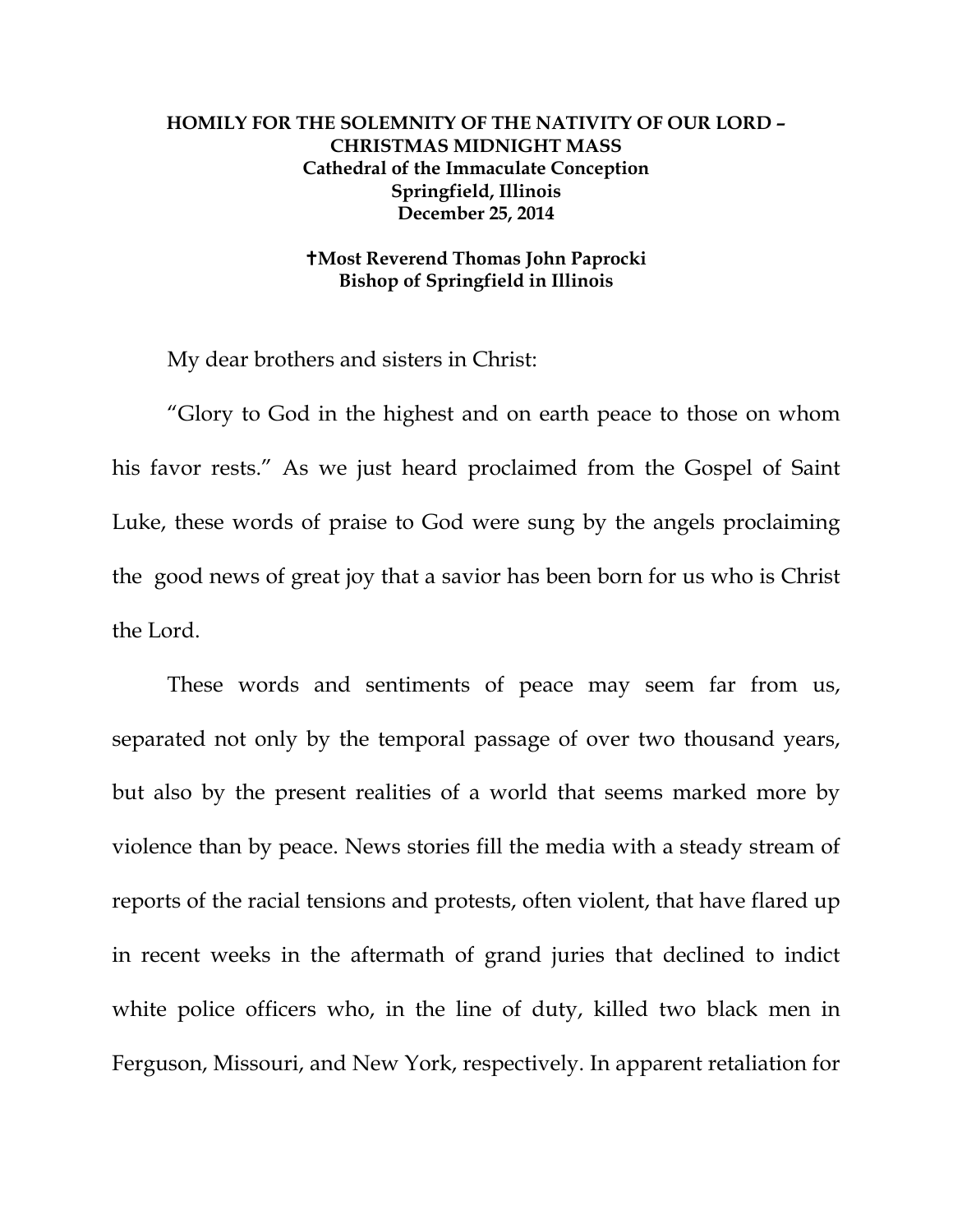these killings, a gunman shot dead two New York City police officers in what officials called an "assassination," hours after warning on social media that he planned an attack in retribution for recent police killings of black crime suspects. Compounding this tragedy are offensive displays of some people celebrating the senseless murder of these police officers.

 So how are we to understand the angelic proclamation of peace in the face of our current circumstances of hatred and violence? Were the angels mistaken? Were they lying? Or was this peace just a temporary state that would not last long beyond the birth of Christ? The answer to these questions is no, the angels were not mistaken, they were not lying, nor was this peace just a temporary state that would not last long beyond the birth of Christ.

 The answer is that peace indeed comes to those who allow the birth of the Savior Jesus Christ to enter their hearts and pervade their lives no matter what is happening in the world around them. In the words of Saint Augustine, "For how could there be peace on earth unless *Truth has arisen from the earth,* that is, unless Christ, were born of our flesh? And *he is our peace who made the two into one:* that we might be men of good will, sweetly linked by the bond of unity."1

2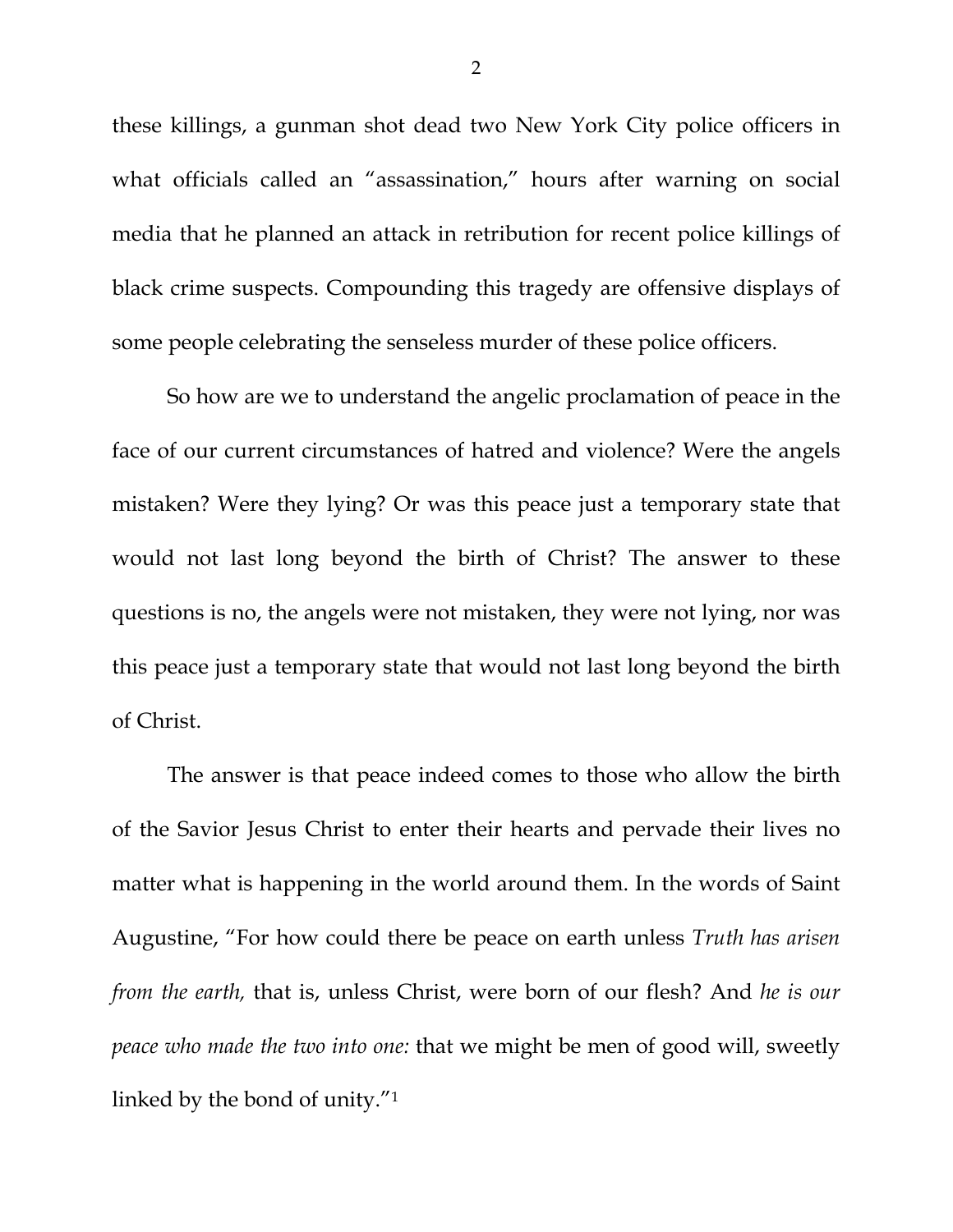Christ points us to the truth that divisions between people can never be healed as long as people are pointing fingers at each other instead of examining their own consciences. In the Gospel of Saint Matthew, Jesus says, "Why do you see the speck in your neighbor's eye, but do not notice the log in your own eye? Or how can you say to your neighbor, 'Let me take the speck out of your eye,' while the log is in your own eye? You hypocrite, first take the log out of your own eye, and then you will see clearly to take the speck out of your neighbor's eye" (Matthew 7:1-3).

Jesus speaks the truth that, as long as people only see the wrongdoings of others, whether real or imagined, and not take notice of their own shortcomings, the pattern of blame and hostility will continue in an endless cycle. This is true whether the disagreement is an international dispute or a domestic argument between husband and wife. Jesus shows us that the way to replace hatred with love is to start by looking into our own hearts, acknowledging our own sins, and resolving to avoid them in the future, with the help of God's grace. If everyone were to do this, the whole community could then work together to help each other to treat one another better and live in peace.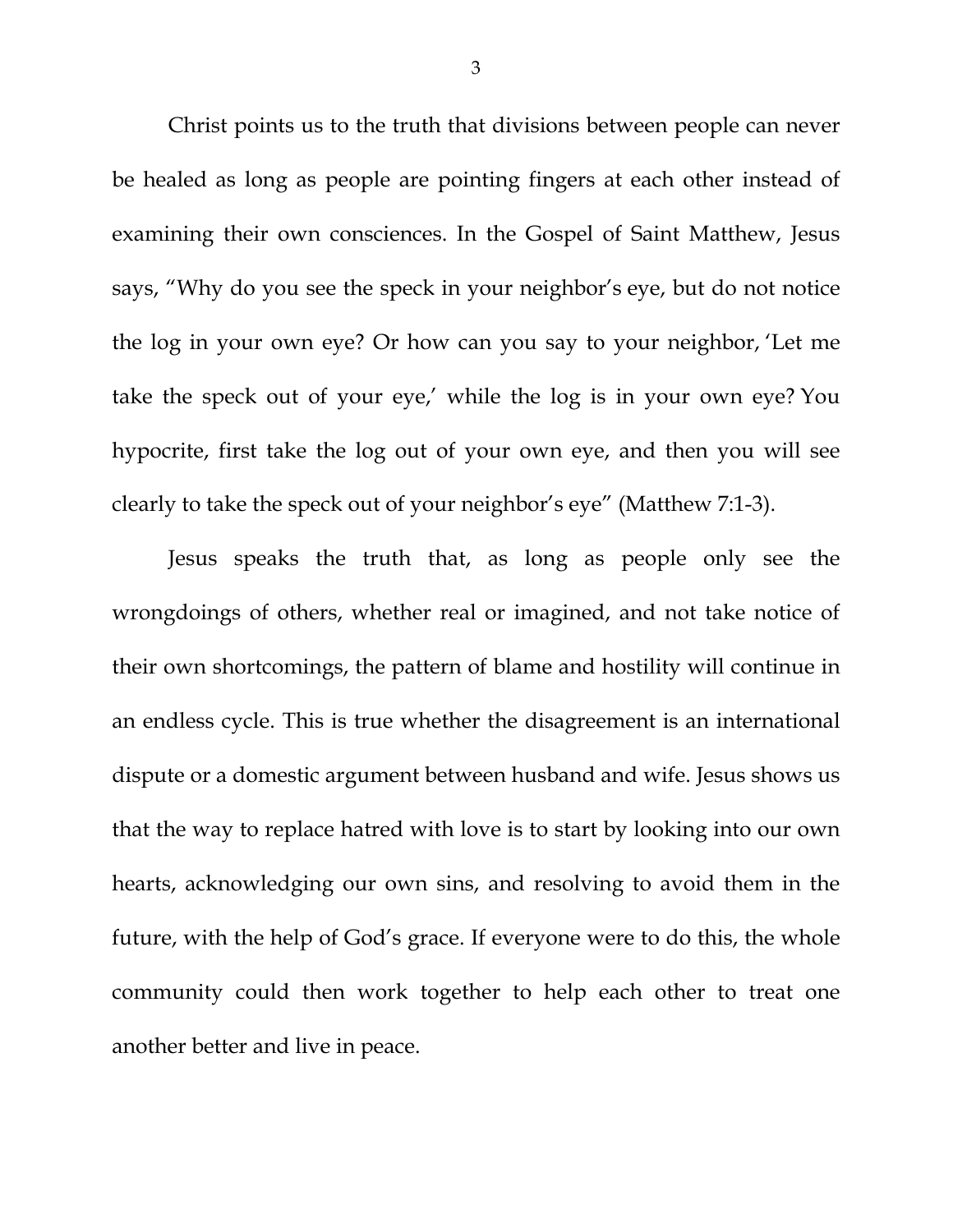During this Christmas season and as we begin a new year, we should recognize that there would be lot more peace and good will towards all if everyone were to resolve to live as Christ taught.

In his Message for the World Day of Peace, January 1, 2015, Pope Francis writes, "In her 'proclamation of the truth of Christ's love in society,' the Church constantly engages in charitable activities inspired by the truth of the human person. She is charged with showing to all the path to conversion, which enables us to change the way we see our neighbors, to recognize in every other person a brother or sister in our human family, and to acknowledge his or her intrinsic dignity in truth and freedom."

The Holy Father is telling us that the best way to bring Christ to those around us is by being instruments of His love. Every encounter that we have with other people is an opportunity to share that love and so invite them to come to encounter Christ as one who is present and active, as opposed to being simply a nice memory of a good man who lived a long time ago.

 We must constantly be aware that we also have the potential of being obstacles to His love in our interactions with others. We can very easily fall into the trap of being uncharitable with people that do not agree with us or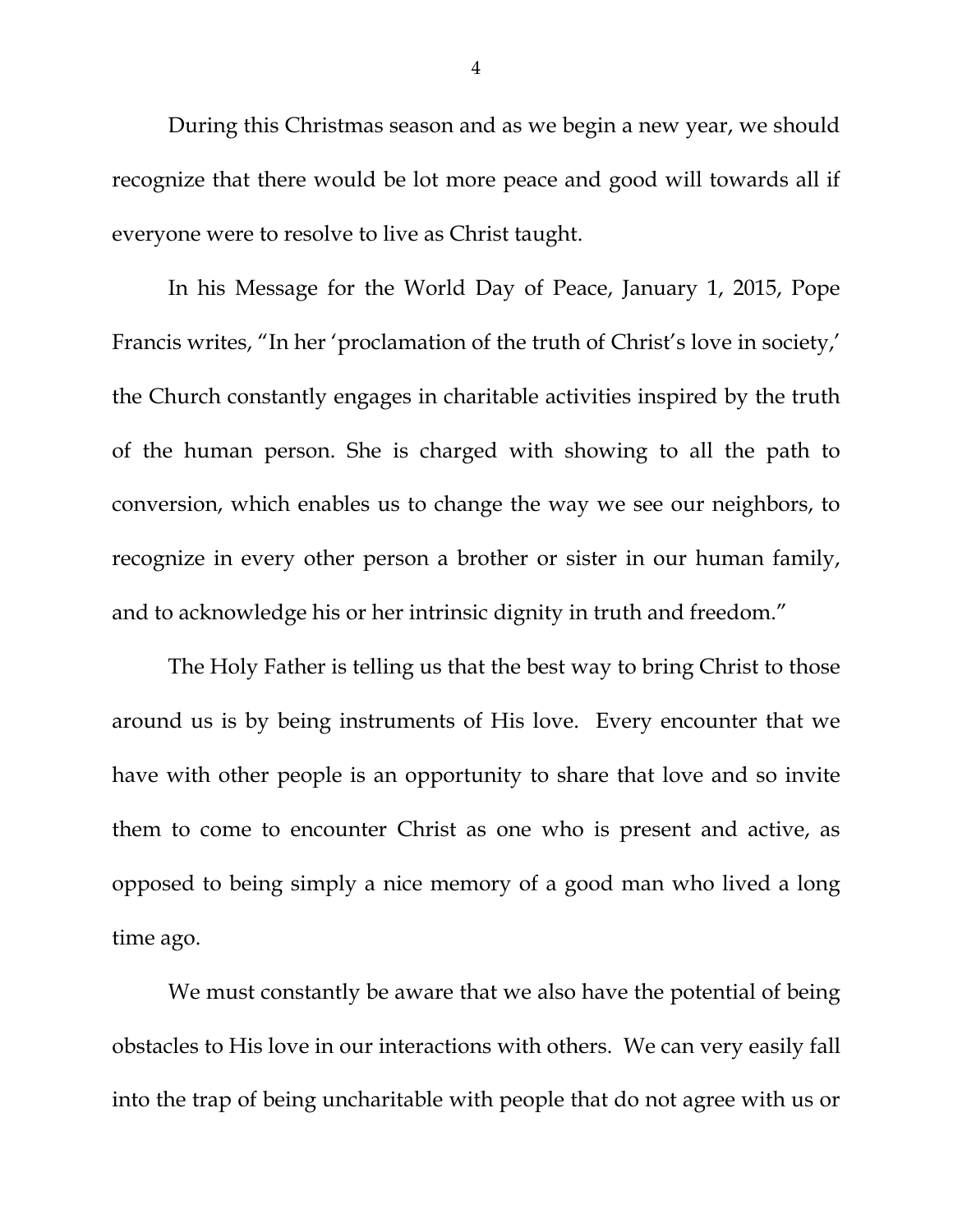who bother us in some way. It can be tempting to gossip about others or to make judgments about them. There are so many ways in which we can turn people away from God's love and we must make a concerted effort to avoid those ways of acting. Our gathering with our family and friends during the Christmas season is a perfect opportunity for us to witness to the joy of the Incarnation by giving the gift of His love to everybody we encounter, including those who do not treat us as we think they should.

Christmas is a time for exchanging gifts. Christ has given us the great gift of Himself. Our gift to Christ is to give Him our 'yes' each and every day. It is not enough for us to have said 'yes' to Him on the day of our Baptism, or when we renewed those promises at our Confirmation and on every Easter Sunday. We are invited to give that 'yes' at every moment of our lives.

 In a very tangible way, we are to give the gift of our 'yes' to Christ by accepting Him as He comes to us in others. As He Himself tells us in Matthew's Gospel: "whatever you did for one of these least brothers of mine, you did for me" (Matthew 25:40). One of the great gifts that we give to Christ whom we cannot see is by loving our neighbor whom we can see. As the Lord reminds us, our neighbor is not just that person with whom

5